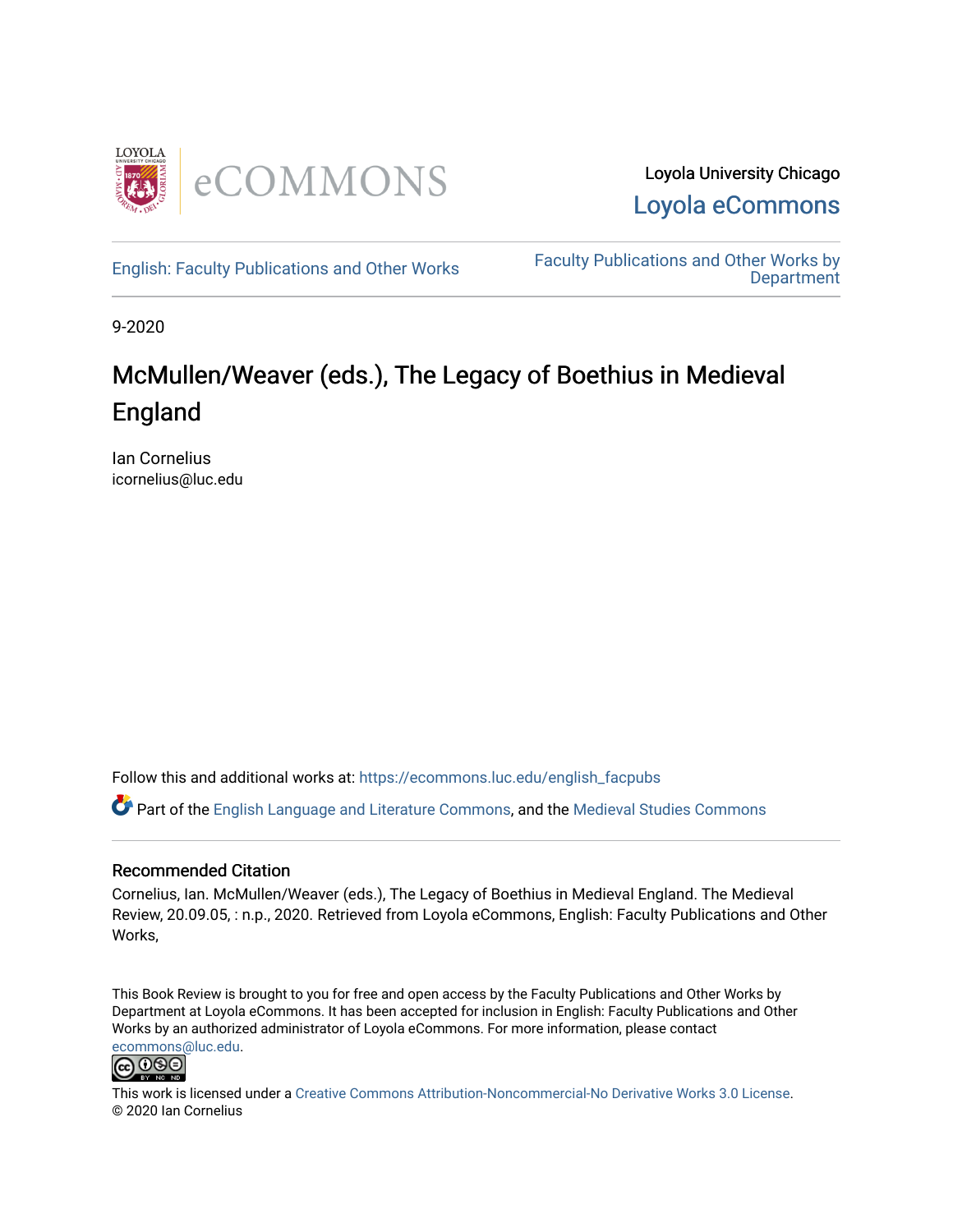

Loyola University Chicago Loyola eCommons

English: Faculty Publications and Other Works Faculty Publications and Other Works by **Department** 

9-2020

### McMullen/Weaver (eds.), The Legacy of Boethius in Medieval England

Ian Cornelius

Follow this and additional works at: https://ecommons.luc.edu/english\_facpubs

Part of the English Language and Literature Commons, and the Medieval Studies Commons

This Book Review is brought to you for free and open access by the Faculty Publications and Other Works by Department at Loyola eCommons. It has been accepted for inclusion in English: Faculty Publications and Other Works by an authorized administrator of Loyola eCommons. For more information, please contact ecommons@luc.edu.



This work is licensed under a Creative Commons Attribution-Noncommercial-No Derivative Works 3.0 License.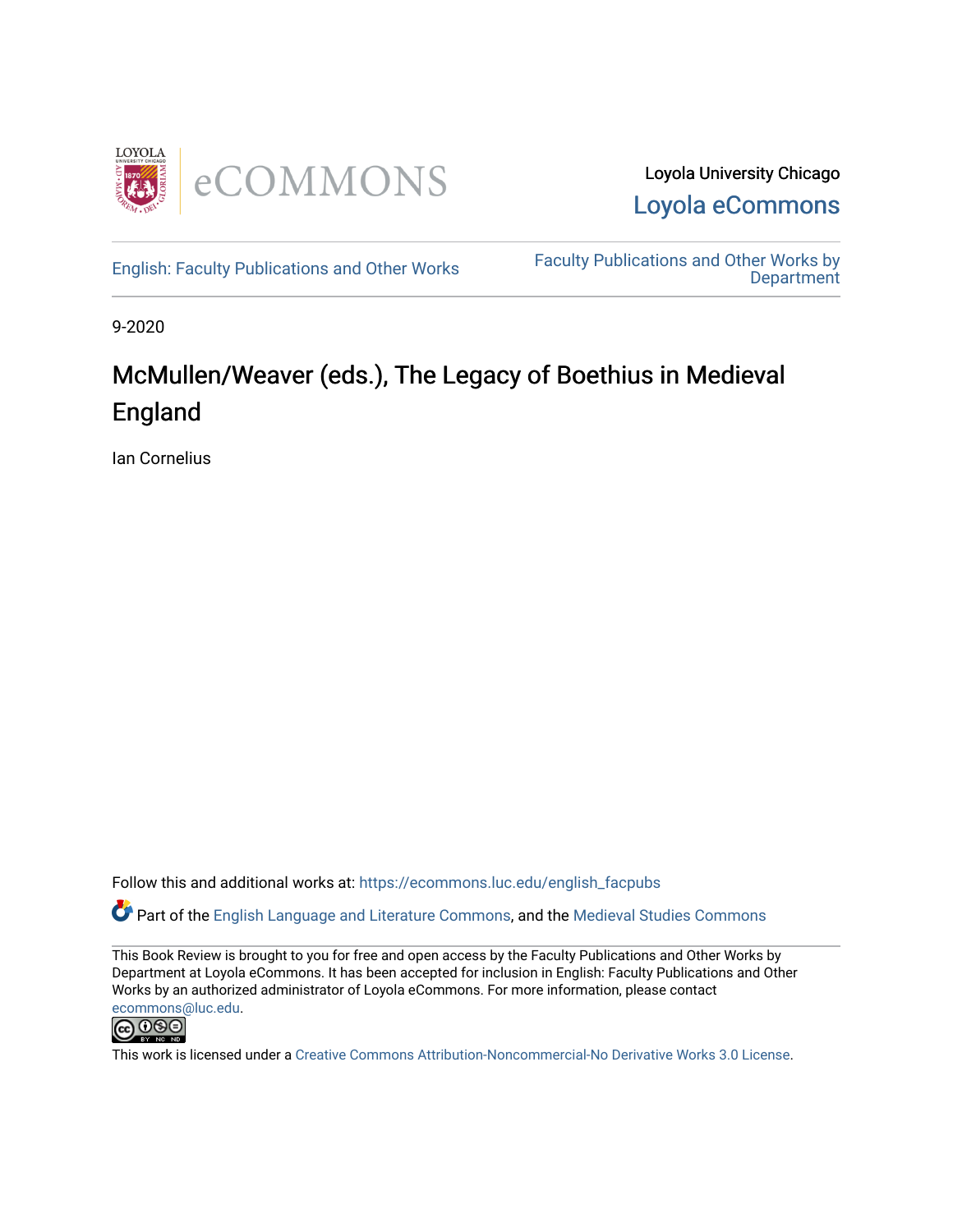# The Medieval Review

## 20.09.05 McMullen/Weaver (eds.), The Legacy of Boethius in Medieval England

McMullen, A. Joseph, and Erica Weaver, eds. *The Legacy of Boethius in Medieval England: The Consolation and its Afterlives, Medieval and Renaissance Texts and Studies.* Tempe, AZ: Arizona Center for Medieval and Renaissance Studies (ACMRS), 2018. pp. xxxii, 224. \$68.00. ISBN: 978-0-86698-581-9.

Reviewed by: **Ian Cornelius** Loyola University Chicago icornelius@luc.edu

Boethius's works and their reception and influence have been the subject of some half-dozen collections of essays since 2000, often focusing on the medieval afterlives of the treatise *De consolatione philosophiae* (*c.* 525). The present collection is distinguished by a cluster of essays on the Old English *Boethius* (*c.* 880-950) and a pair of essays on Latin literary culture in the tenth and twelfth centuries. There are also five essays on the Boethian writings of Geoffrey Chaucer (d. 1400) and Middle English writers influenced by him.

The two essays on Latin materials are among the most significant. Erica Weaver's topic is the circulation of books between monastic institutions in England and the Continent, especially to and from the illustrious monastery at Fleury. Fleury might well have been the center from which the *Consolatio* re-surfaced into European literary culture around the turn of the ninth century, but the library subsequently needed replenishment from houses it had previously supplied with exemplars. At the center of Weaver's study is a letter written 974 x 984 and addressed to Dunstan, Archbishop of Canterbury, by a monk recently returned to Fleury after a spell in the monastery at Winchester. The letter-writer, probably one Lantfred, reports a fire at Fleury and loss of books, and asks Dunstan to arrange for return of the books that he, Lantfred, had in his possession at Winchester and left at that abbey. Weaver speculates that MS lat. 6401 in the Bibliothèque nationale de France, containing a late tenth-century copy of the *Consolatio* with mixed indications of provenance, might be one of the books requested by Lantfred, or else a copy of such a book. A coda speculates about the Boethian books of Abbo of Fleury (resident at Ramsey Abbey 985-987) and his student Byrhtferth of Ramsey (*c.* 970-1020). Avowedly speculative, Weaver's narrative requires a tight compression of events. Yet the speculations are thought-provoking and the essay is erudite and well-documented, building on important work by Michael Lapidge, Rosalind C. Love, and Adrian Papahagi. Weaver concludes that "Boethius's *Consolation* may have arrived in England from the Continent ca. 900, but it did not stop moving

--its travels demonstrating not only the interconnectivity of late tenth-century monastic centers in England and on the Continent but also the enduring importance of Boethius's Latin text in the century after it was first translated into English" (102).

Ann W. Astell picks up the story in the twelfth century, and turns attention from the circulation of books to the composition of new works of literature. Her topic is the motif of friendship in the writings of three twelfth-century English monks, Lawrence of Durham, Aelred of Rievaulx, and Walter Daniel. Cicero's *De amicitia* and Augustine's *Confessiones* are the primary referencepoints, but Boethian strains are present too, especially in Lawrence's *Consolatio de morte amici sui*. This essay is more expository than analytic; paragraphs frequently end in an unanalyzed quotation. Yet the materials are given a clear presentation and the pairing of Augustine and Boethius is instructive. Astell describes Lawrence's *Consolatio* as "[a]scetical and philosophical," "harken[ing] back to a Late Antique world, halfway between the passion of Augustine and that of Aelred and distant from their biblical modalities" (124).

**Skip to content**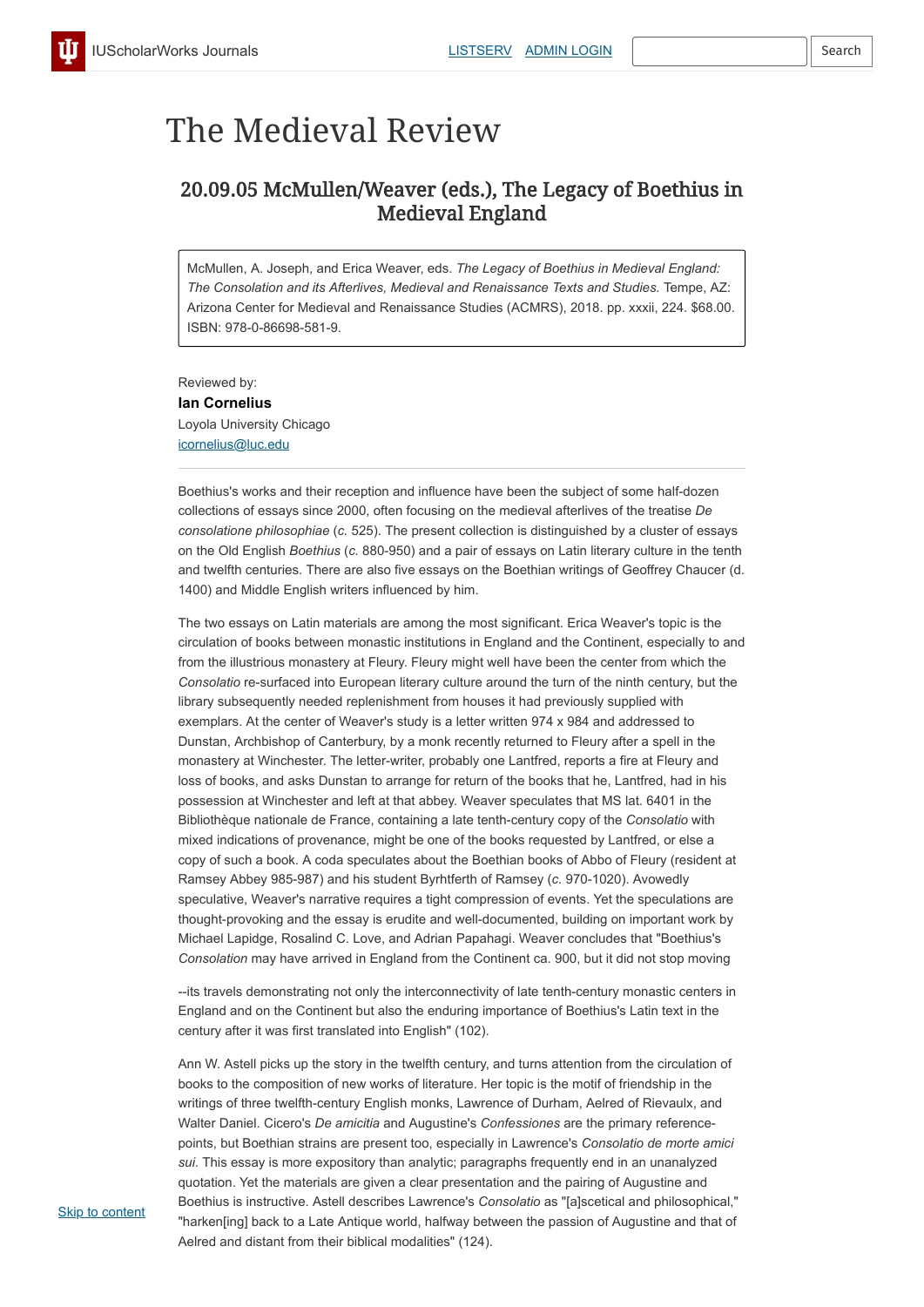The essays by Weaver and Astell are outliers, facing one another across a division between "Earlier Medieval England" and "Later Medieval England." The remaining essays in the section "Earlier Medieval England" form the most coherent group in the volume. A comprehensive, magisterial, and not-uncontroversial new edition of the Old English *Boethius* has sharpened and focused scholarly attention. I have profited especially from the contributions by Susan Irvine, Nicole Guenther Discenza, and Haruko Momma.

Irvine's topic is the generic affiliations of mixed-form compositions in the early Middle Ages. The essay is occasioned by recent proposals that the two versions of the Old English *Boethius*--one all-prose, the other alternating prose and verse--are cast in the mould of the *opus geminatum*, a Latinate genre that paired prose and verse treatments of a single topic, exemplified by Aldhelm's *De virginitate*. Irvine responds to this generic identification in two steps. First, she argues that the Old English authors responsible for the prose text of the *Boethius* and subsequent versification of its poems did not approach these tasks as one would expect, had they intended to produce an *opus geminatum*. Second, she turns to reception of the texts, as expressed in the verse and prose prefaces attached to them. "The verse preface," she writes, can "be situated within a wellestablished Latin tradition, associated with the *prosimetrum*, which sees the pleasures of poetry as an antidote to the tedium of prose. In exploiting this tradition, the versifier implicitly aligns Alfred with Boethius himself" (9). Yet "the *topos* of the pleasures of poetry" was also part of the self-understanding of the *opus geminatum* tradition (11), and that tradition may be relevant to the prose preface, which, oddly, describes "the production of two different versions of the work, one in prose and one in verse" (15). Irvine's well-organized argument provides solid support for her thesis: a "connection between the *Boethius* and the *opus geminatum* may have developed in the context of early reception of the work rather than in the context of its composition" (7). There are larger implications for the authorship of the prose preface and the system of literary genres in ninth- and tenth-century England.

Discenza's essay begins and ends by observing that the author of the prose *Boethius* sharply compresses the arguments in *Consolatio* 5 about the nature of divine knowledge and its compatibility with human freedom. This feature of the text is interpreted variously. Discenza places it in the context of the author's earlier remarks on human disobedience and aspirations to knowledge of divinity. Discussion proceeds by fine-grained comparison with Boethius's Latin and centers on two narrative additions in the Old English text: the gigantomachy (expanding an allusion at 3p12.24) and the story of Nimrod and the Tower of Babel. Discenza concludes that, "While Godden and Irvine have rightly called our attention to how daring the Old English *Boethius* is in its explorations of philosophy and the universe, the text reveals some discomfort with its own probings into the workings of God" (34).

In an essay that I found especially thought-provoking, Momma performs a synthetic reading of chapters of the Old English *Boethius* corresponding to *Consolatio* 4. This segment of the Old English text contains a number of peculiar departures from its Latin source. Momma shows that these changes consistently expand a binary moral framework into a ternary one (the good, the wicked, and the *midlestan*, "middle-most"). Though Momma does not quite say so, the shift from two to three involves a reorganization of ethical system, not just the introduction of a medial position between good and evil. True, much of *Consolatio* 4 is organized by a contrast between good and evil, yet this is Philosophia's condescension to the Boethius-persona, who sets the agenda of this book by his opening complaint that evil goes unpunished in the realm of a good and omnipotent God. The goodness or wickedness of other people is not the primary concern of Boethius's Philosophia. For her, the real contrast is between (1) the implacable composure of the sage whose whole being is fixedly merged with the highest good and (2) any other relation whatsoever to the highest good. That rigorously binary distinction is the point of Philosophia's image of the circles of fate (4p6), as Momma observes (63). The same point may be glimpsed, in Stoic dress, at the earliest moments of the *Consolatio* (e.g., 1m1.21-22, 1p2.3), in passages that could profitably be compared with those discussed by Momma. Momma concludes by considering 4m7, a poem suppressed in the Old English text. The labors of Hercules figure prominently in the omitted material. Perhaps, Momma writes, the Old English author "has found the very nature of Hercules, the patron saint of the Stoics, to be incompatible" with his new focus on the spiritual affairs of the imperfect (67). The *Consolatio* was reworked in ways that assimilated it into the ternary structure of Christian penitential thought.

**Skip to content** 

Essays by Paul E. Szarmach and Hilary Fox complete this cluster. Szarmach's topic is the Old English author's treatment of *Consolatio* 3m9 and discussions of fate, divine prescience, and human freedom in books 4 and 5. Fox, like Momma, inquires into the ethical system of the Old English *Boethius*. Her central exhibit is the Old English author's rendition of the example of Zeno